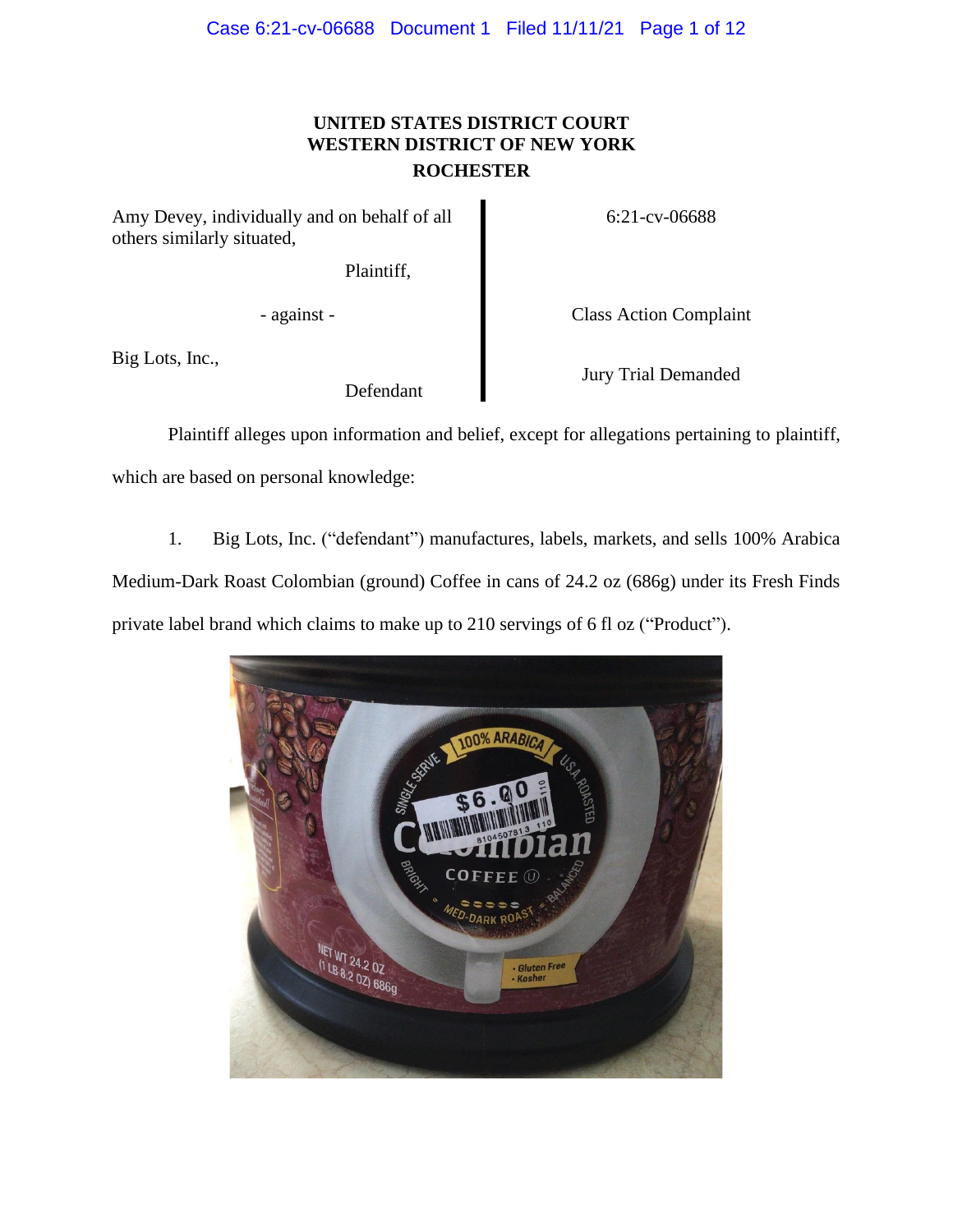2. The back part of the label, which contains brewing instructions, tells purchasers:

EACH SERVING  $= 6$  FL OZ

Refrigerate after opening to help preserve flavor and aroma.



3. The back label states: BREW INSTRUCTIONS For best brewing results we recommend the following

## BREW INSTRUCTIONS

For best brewing results we recommend the following

| COLD WATER          | <b>FRESH FINDS COFFEE</b> |
|---------------------|---------------------------|
| 1 Serving (6 fl oz) | 1 Tablespoon              |

4. Reasonable consumers, like Plaintiff, viewed this information, and expected that when these directions were followed, the Product would make 210 cups.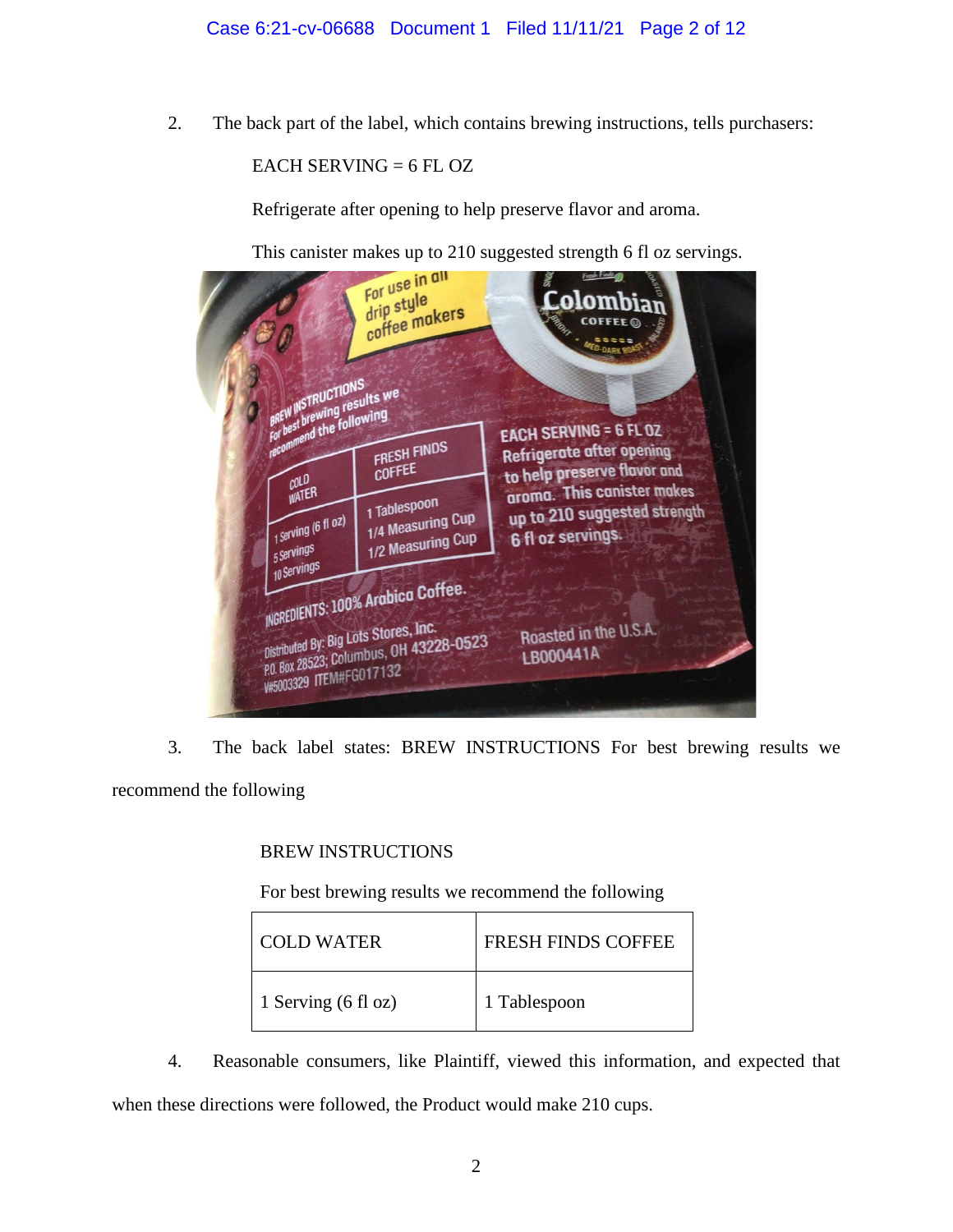## Case 6:21-cv-06688 Document 1 Filed 11/11/21 Page 3 of 12

5. Plaintiff expected that if she decided to use more than 1 tablespoon per 6 fl oz, then the "up to" language would be invoked, such that she would be able to make less than 210 cups.

6. The Preparation Instructions on the label instruct a purchaser to use one tablespoon for each cup of six ounces of water.

7. Reasonable consumers, including Plaintiff, read, and relied on the promise of "Up To 210 CUPS" when the directions were followed.

8. Reasonable consumers, including Plaintiff, read, and relied on the preparation instructions to use one tablespoon for each cup of six ounces of water.

9. However, the representation that the Product makes "Up To 210 CUPS" when the directions were followed is false, deceptive, and misleading.

10. When consumers, like Plaintiff, followed the Product's directions for use, they could not brew anywhere close to 210 cups.

11. Plaintiff followed the instructions for use provided on the Product and could not brew anywhere close to 210 cups.

12. Independent laboratory analysis determined that the Product could only make 152 cups of coffee, when the instructions were followed.

13. This means the Product provides 58 fewer cups of coffee than promised.

14. This means that the Product delivers twenty-eight (28) percent fewer cups of coffee than promised on the label, which is what consumers paid for.

15. No reasonable consumer will expect the number of cups was closer to 150 than 210.

16. Defendant failed to accurately calculate and verify the number of cups based on the Product's contents and preparation instructions.

17. Consumers would not know that the Product is unable to make anywhere near the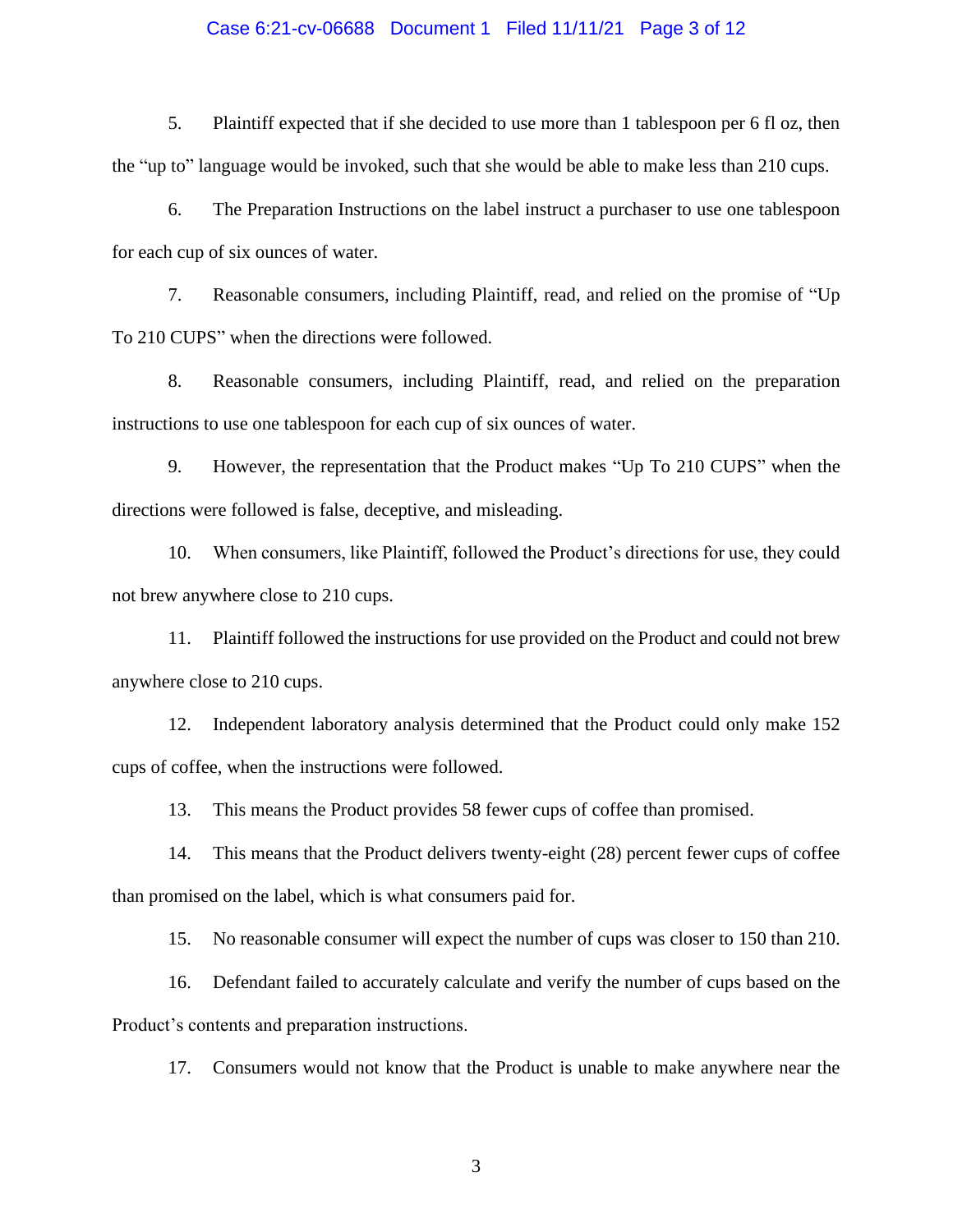## Case 6:21-cv-06688 Document 1 Filed 11/11/21 Page 4 of 12

promised number of cups.

18. This knowledge would require investigation beyond the store aisle, which is outside of what the average consumer can be expected to know or do.

19. Reasonable consumers must and do rely on a company to honestly identify and describe the components, attributes, and features of a product, relative to itself and other comparable products or alternatives.

20. By labeling the Product in this manner, Defendant gained an advantage against other companies, and against consumers seeking to purchase a product that made the number of cups promised, or a small number above or below this figure.

21. The value of the Product that plaintiff purchased was materially less than its value as represented by defendant.

22. Defendant sold more of the Product and at higher prices than it would have in the absence of this misconduct, resulting in additional profits at the expense of consumers.

23. Had Plaintiff and proposed class members known the truth, they would not have bought the Product or would have paid less for it.

24. The Product is sold for a price premium compared to other similar products, no less than approximately \$6.00 for 24.2 oz (686g), a higher price than it would otherwise be sold for, absent the misleading representations and omissions.

#### Jurisdiction and Venue

25. Jurisdiction is proper pursuant to Class Action Fairness Act of 2005 ("CAFA"). 28 U.S.C. § 1332(d)(2).

26. The aggregate amount in controversy exceeds \$5 million, including any statutory damages, exclusive of interest and costs.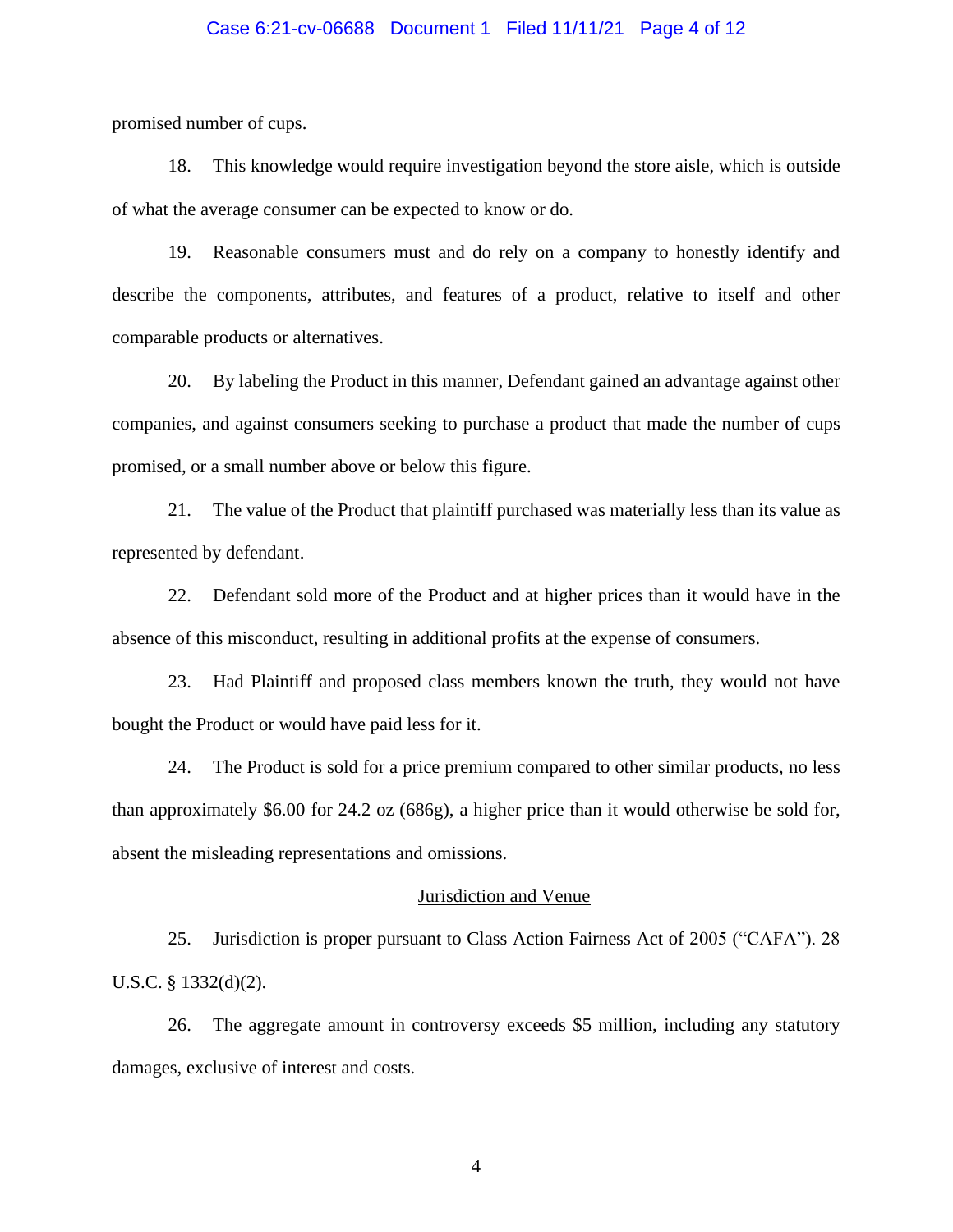### Case 6:21-cv-06688 Document 1 Filed 11/11/21 Page 5 of 12

27. Defendant operates 66 stores in New York.

28. Defendant's annual revenue is over \$5 billion, with food accounting for at least onethird of this total.

29. Of this amount, Defendant's private label brands are top sellers and known by customers for their quality, especially their coffee.

30. Plaintiff Amy Devey is a citizen of New York.

31. Defendant Big Lots, Inc., is a Ohio corporation with a principal place of business in Columbus, Franklin County, Ohio.

32. Plaintiff and defendant are citizens of different states.

33. Defendant transacts business within this District through the operation of its stores within this District, which it supplies, staffs, operates, and manages, and its online sales made directly to residents of this District.

34. Venue is in this District because plaintiff resides in this district and the actions giving rise to the claims occurred within this district.

35. Venue is in the Rochester Courthouse in this District because a substantial part of the events or omissions giving rise to the claim occurred in Monroe County, i.e., Plaintiff's purchase of the Product and her awareness of the issues described here.

#### Parties

36. Plaintiff Amy Devey is a citizen of Rochester, Monroe County, New York.

37. Plaintiff values her money and seeks good values.

38. Defendant Big Lots, Inc., is a Ohio corporation with a principal place of business in Columbus, Ohio, Franklin County.

39. Defendant is an American retail company headquartered in Columbus, Ohio with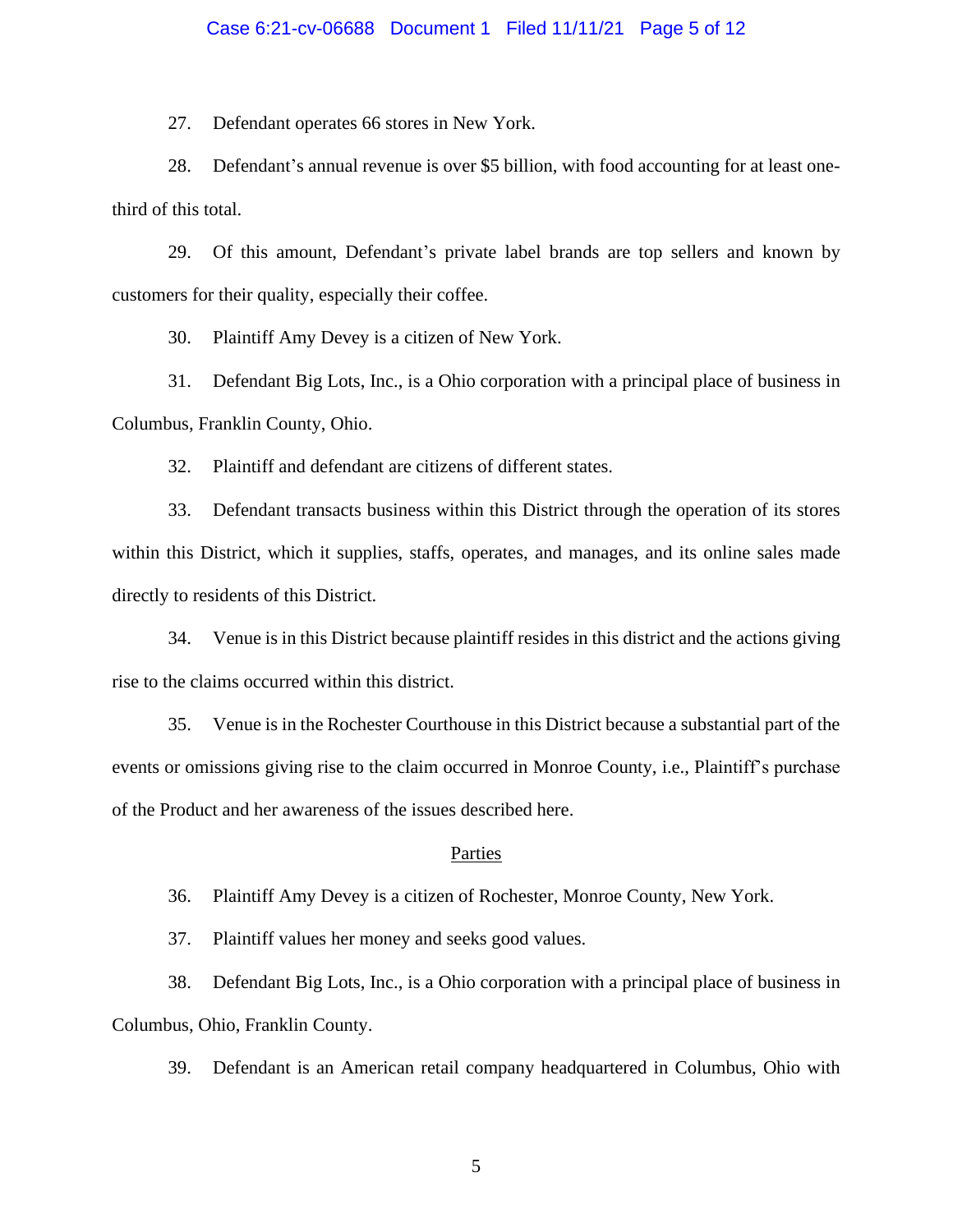### Case 6:21-cv-06688 Document 1 Filed 11/11/21 Page 6 of 12

over 1,400 stores in 47 states, including many stores in New York.

40. Big Lots formed in Ohio by entrepreneur Sol Shenk in 1967

41. Shenk was a master of closeout deals on hard-to-find auto parts, and this original company was Consolidated Stores Corporation ("Consolidated").

42. In the early 1980s, Consolidated opened the Odd Lots/Big Lots closeout chain.

43. While initially selling batches of close out items acquired at deep discounts, Big Lots now sells a wide assortment of brand-name and private label items, such as food, furniture, seasonal items, electronics and accessories, home decor, toys, and gifts.

44. Big Lots is unique by combining discount retailing with warehouse-style quantities, allowing customers to maximize their value.

45. These facts show a company with a significant amount of goodwill and equity when it comes to consumer purchasing.

46. While Big Lots stores sell leading national brands, they sell a large number of products under one of their private label brands, Fresh Finds.

47. Private label products are made by third-party manufacturers and sold under the name of the retailer, or its sub-brands.

48. Previously referred to as "generic" or "store brand," private label products have increased in quality, and often are superior to their national brand counterparts.

49. Products under the Fresh Finds brand have an industry-wide reputation for quality and value.

50. In releasing products under the Fresh Finds brand, Defendant's foremost criteria was to have high-quality products that were equal to or better than the national brands.

51. Defendant is able to get national brands to produce its private label items due its loyal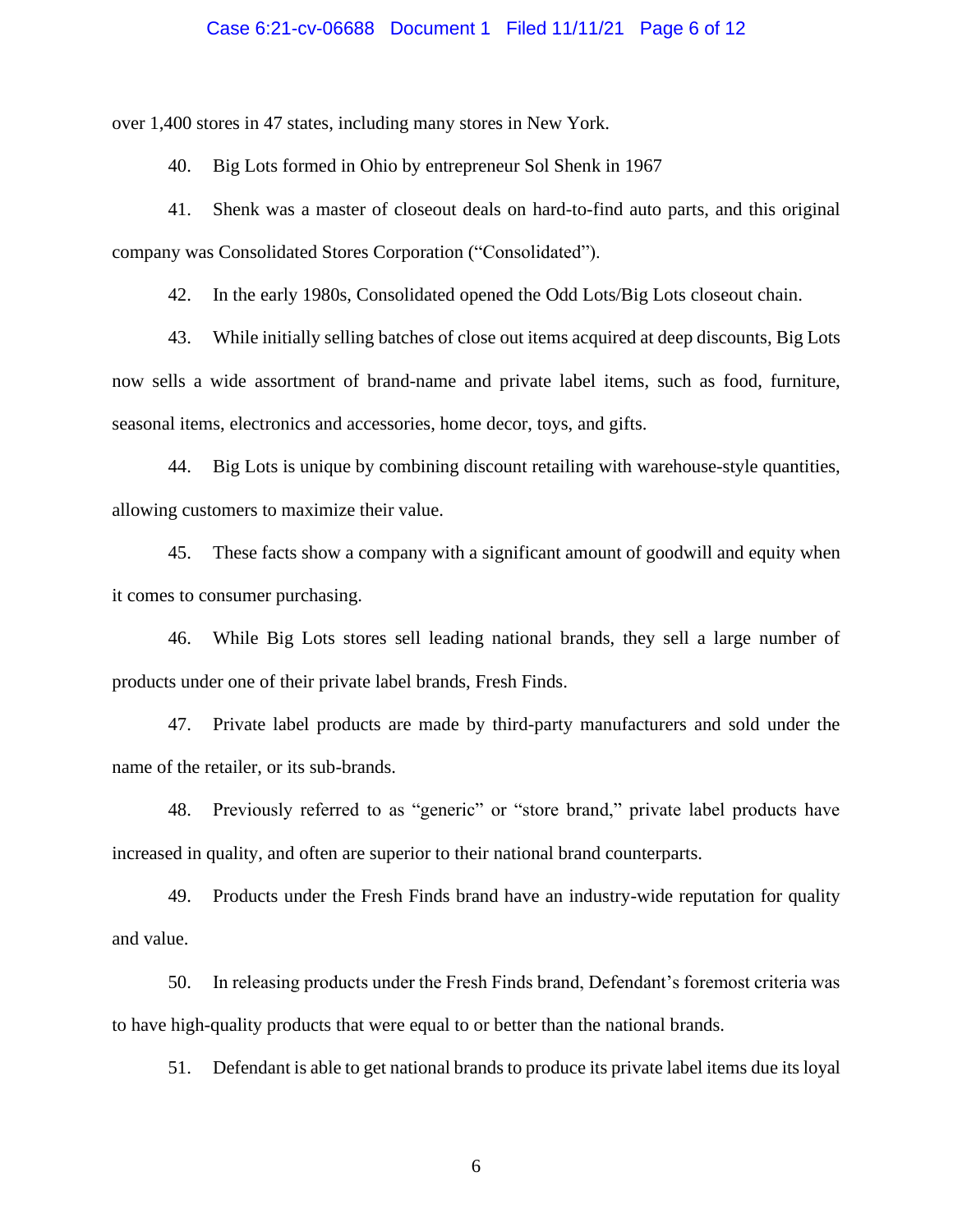## Case 6:21-cv-06688 Document 1 Filed 11/11/21 Page 7 of 12

customer base and tough negotiating.

52. That Fresh Finds branded products met this high bar was proven by focus groups, which rated them above the name brand equivalent.

53. Private label products generate higher profits for retailers because national brands spend significantly more on marketing, contributing to their higher prices.

54. A survey by The Nielsen Co. "found nearly three out of four American consumers believe store brands are good alternatives to national brands, and more than 60 percent consider them to be just as good."

55. Private label products under the Fresh Finds brand benefit by their association with consumers' appreciation for the Big Lots brand as a whole.

56. The development of private label items is a growth area for Big Lots, as they select only top suppliers to develop and produce Fresh Finds products.

57. Plaintiff purchased the Product on one or more occasions within the statutes of limitations for each cause of action alleged, from Defendant's stores, including the location at 3660 Dewey Ave, Rochester, NY 14616, between 2019 and 2021, among other times.

58. Plaintiff bought the Product because she expected it would could make the number of cups promised on the label, or a small number above or below this number because that is what the representations said and implied.

59. Plaintiff relied on the words and images on the labels, identified here.

60. Plaintiff bought the Product at or exceeding the above-referenced price.

61. Plaintiff would not have purchased the Products if she knew the representations were false and misleading or would have paid less for them.

62. Plaintiff chose between Defendant's Product and similar products represented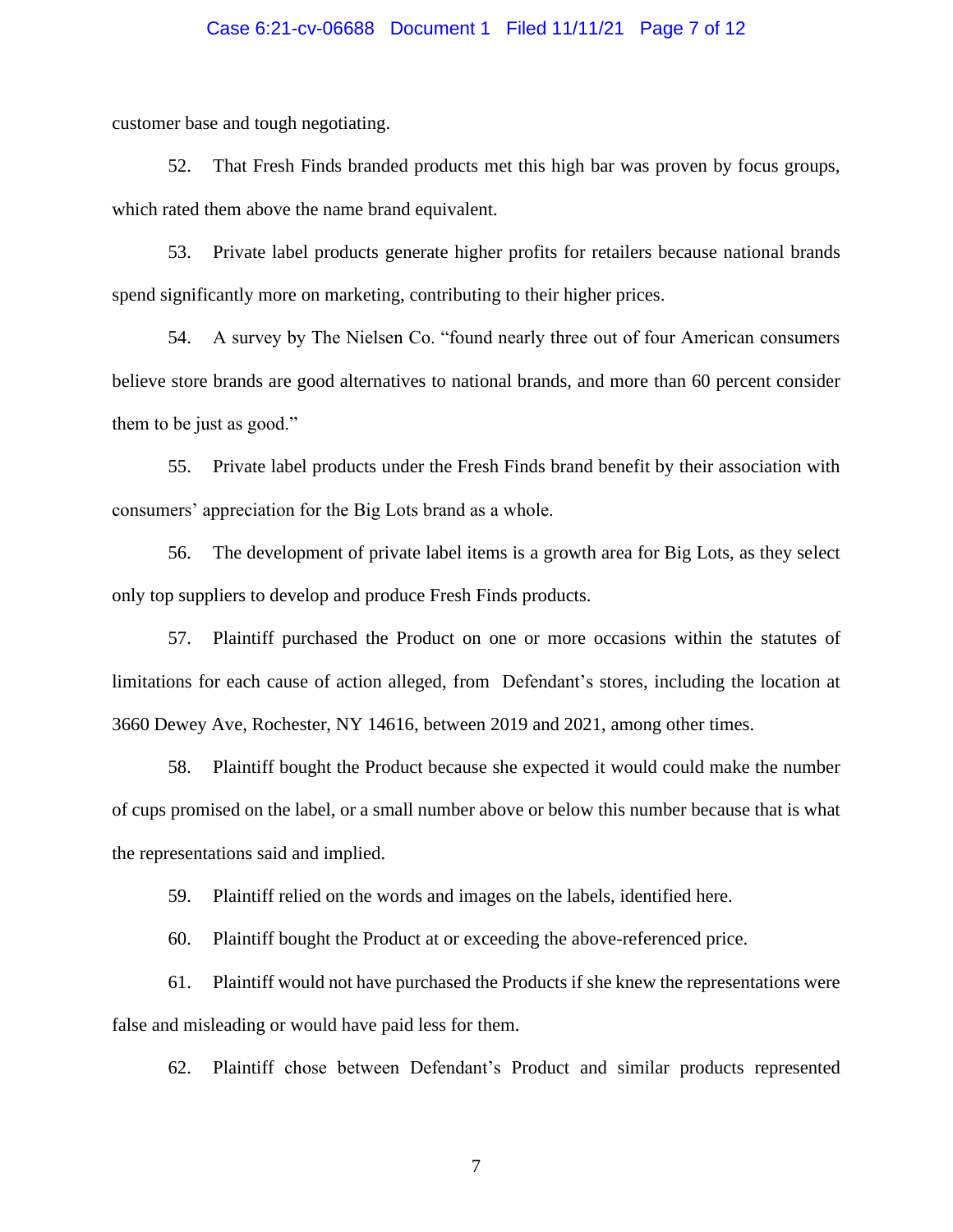## Case 6:21-cv-06688 Document 1 Filed 11/11/21 Page 8 of 12

similarly, but which did not misrepresent their attributes and/or lower-priced products which did not make the statements and claims made by Defendant.

63. The Product was worth less than what Plaintiff paid and she would not have paid as much absent Defendant's false and misleading statements and omissions.

64. Plaintiff intends to, seeks to, and will purchase the Product again when she can do so with the assurance that Product's representations are consistent with their composition.

65. Plaintiff is unable to rely on the labeling of not only this Product, but other brands and varieties of ground coffee, because she is unsure of whether their representations are truthful about how much coffee they actually contain.

66. Plaintiff wants to purchase ground coffee and get value for her money because she likes to drink coffee and relies on it to start her day.

#### Class Allegations

67. Plaintiff seeks certification under Fed. R. Civ. P. 23(b)(2) and (b)(3) of the following classes:

> **New York Class:** All persons in the State of New York who purchased the Product during the statutes of limitations for each cause of action alleged.

68. Common questions of law or fact predominate and include whether defendant's representations were and are misleading and if plaintiff and class members are entitled to damages.

69. Plaintiff's claims and basis for relief are typical to other members because all were subjected to the same unfair and deceptive representations and actions.

70. Plaintiff is an adequate representative because her interests do not conflict with other members.

71. No individual inquiry is necessary since the focus is only on defendant's practices and the class is definable and ascertainable.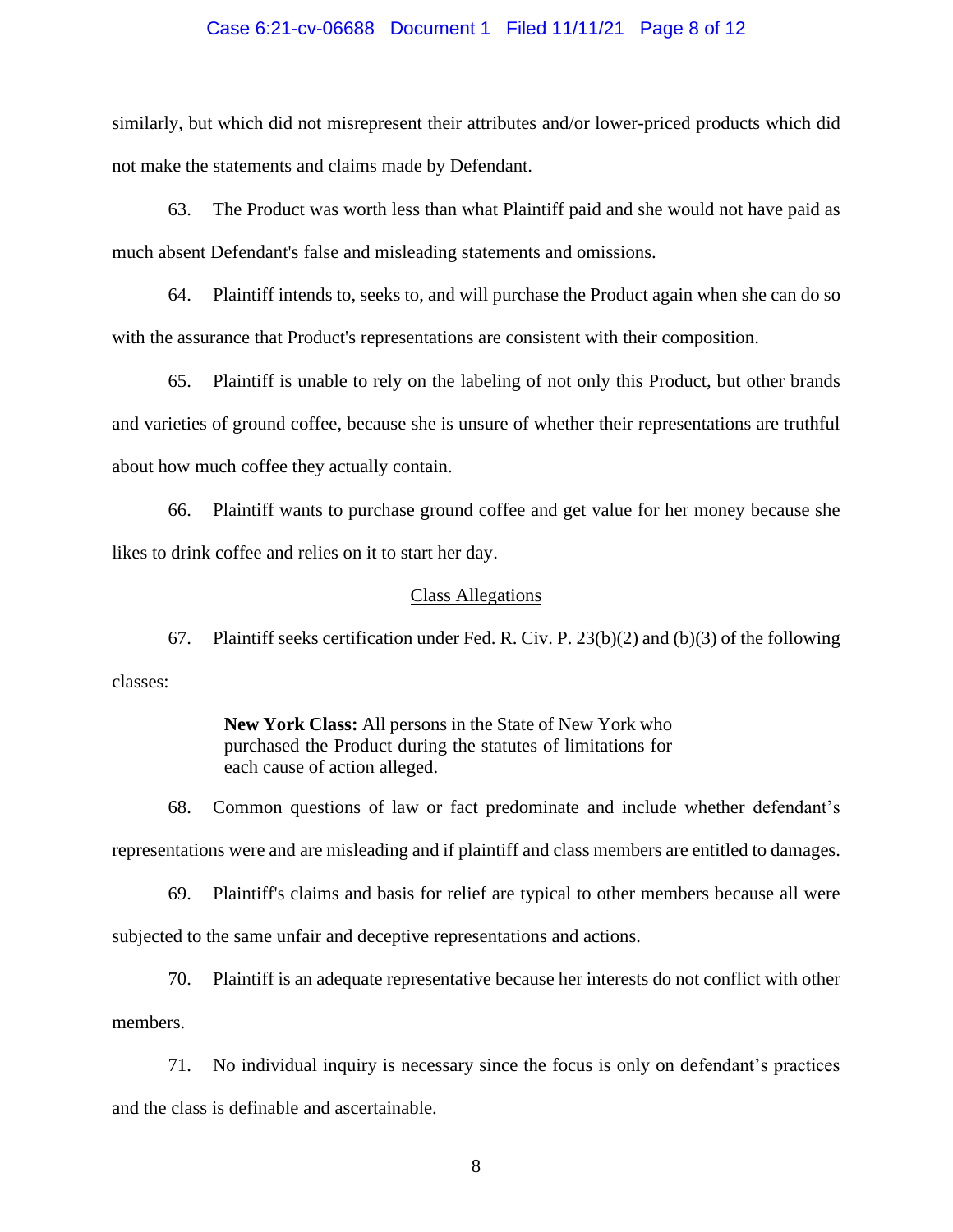## Case 6:21-cv-06688 Document 1 Filed 11/11/21 Page 9 of 12

72. Individual actions would risk inconsistent results, be repetitive and are impractical to justify, as the claims are modest relative to the scope of the harm.

73. Plaintiff's counsel is competent and experienced in complex class action litigation and intends to protect class members' interests adequately and fairly.

74. Plaintiff seeks class-wide injunctive relief because the practices continue.

## New York General Business Law ("GBL") §§ 349 & 350

## (Consumer Protection Statute)

75. Plaintiff incorporates by reference all preceding paragraphs.

76. Plaintiff and class members desired to purchase a product expected to could make the number of cups promised on the label, or a small number above or below this number.

77. Defendant's false and deceptive representations and omissions are material in that they are likely to influence consumer purchasing decisions.

78. Defendant misrepresented the Product through statements, omissions, ambiguities, half-truths and/or actions.

79. Plaintiff and class members would not have purchased the Product or paid as much if the true facts had been known, suffering damages.

80. Defendant misrepresented the Product through statements, omissions, ambiguities, half-truths and/or actions.

81. Plaintiff relied on the representations that the Product would could make the number of cups promised on the label, or a small number above or below this number

82. Plaintiff and class members would not have purchased the Product or paid as much if the true facts had been known, suffering damages.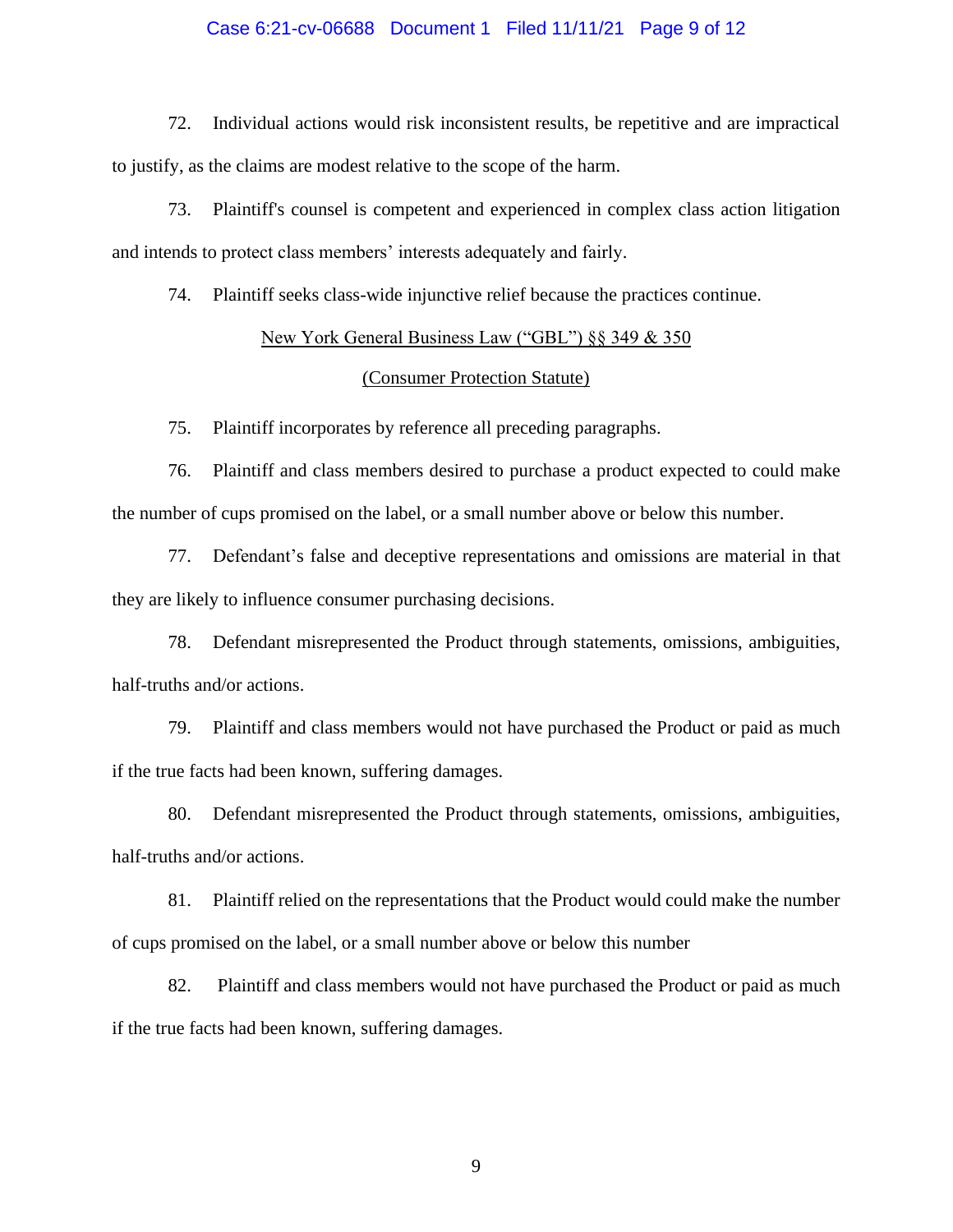## Case 6:21-cv-06688 Document 1 Filed 11/11/21 Page 10 of 12

## Breaches of Express Warranty, Implied Warranty of Merchantability and Magnuson Moss Warranty Act, 15 U.S.C. §§ 2301, *et seq*.

83. The Product was manufactured, identified, and sold by defendant and expressly and impliedly warranted to plaintiff and class members that it could make the number of cups promised on the label, or a small number above or below this number.

84. Defendant had a duty to disclose and/or provide non-deceptive descriptions and marketing of the Product.

85. This duty is based on Defendant's outsized role in the market as a trusted store, as described above, which means consumers expect it to be different than other retailers without such a reputation.

86. Plaintiff provided or will provide notice to defendant, its agents, representatives, retailers, and their employees.

87. Defendant received notice and should have been aware of these issues due to complaints by regulators, competitors, and consumers, to its main offices, and by consumers through online forums.

88. The Product did not conform to its affirmations of fact and promises due to defendant's actions and were not merchantable because it was not fit to pass in the trade as advertised.

89. Plaintiff and class members would not have purchased the Product or paid as much if the true facts had been known, suffering damages.

#### Negligent Misrepresentation

90. Defendant had a duty to truthfully represent the Product, which it breached.

91. This duty is based on defendant's position, holding itself out as having special knowledge and experience in this area, as a leading retailer, with a history of not just great, one-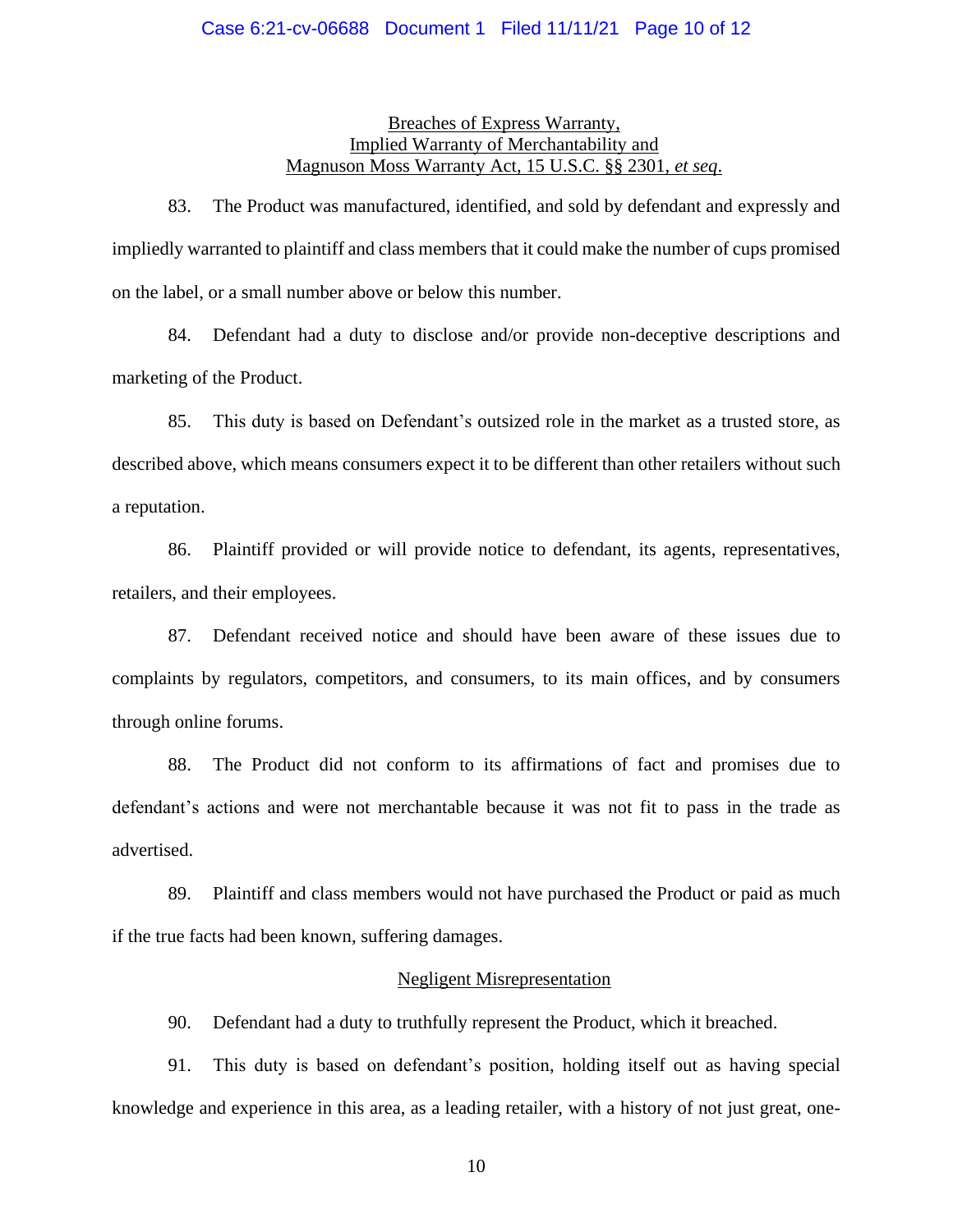## Case 6:21-cv-06688 Document 1 Filed 11/11/21 Page 11 of 12

of-a-kind deals, but best-in-class customer service and integrity.

92. The representations took advantage of consumers' cognitive shortcuts made at the point-of-sale and their trust in defendant, a leading grocer.

93. Plaintiff and class members reasonably and justifiably relied on these negligent misrepresentations and omissions, which served to induce and did induce, their purchase of the Product.

94. Plaintiff and class members would not have purchased the Product or paid as much if the true facts had been known, suffering damages.

#### Fraud

95. Defendant misrepresented and/or omitted the attributes and qualities of the Product, that it could make the number of cups promised on the label, or a small number above or below this number.

96. Moreover, the records Defendant is required to maintain, and/or the information inconspicuously disclosed to consumers, provide it with actual and/or constructive knowledge of the falsity of the representations.

97. Defendant's fraudulent intent is evinced by its knowledge that the Product was not consistent with its representations.

## Unjust Enrichment

98. Defendant obtained benefits and monies because the Product was not as represented and expected, to the detriment and impoverishment of plaintiff and class members, who seek restitution and disgorgement of inequitably obtained profits.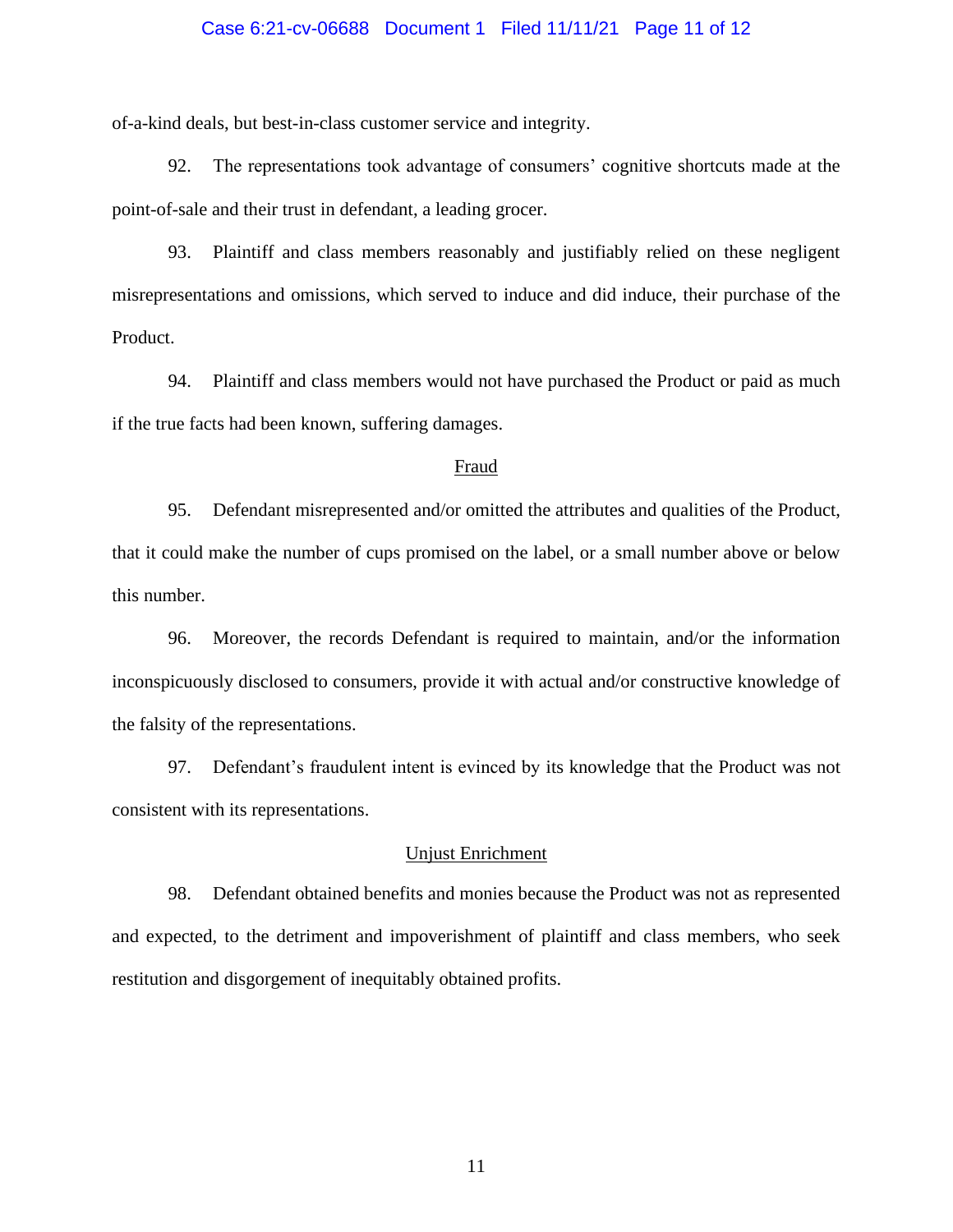## Jury Demand and Prayer for Relief

Plaintiff demands a jury trial on all issues.

**WHEREFORE**, Plaintiff prays for judgment:

- 1. Declaring this a proper class action, certifying plaintiff as representative and the undersigned as counsel for the class;
- 2. Entering preliminary and permanent injunctive relief by directing defendant to correct the challenged practices to comply with the law;
- 3. Injunctive relief to remove, correct and/or refrain from the challenged practices and representations, and restitution and disgorgement for members of the class pursuant to the applicable laws;
- 4. Awarding monetary damages, statutory and/or punitive damages pursuant to any statutory claims and interest pursuant to the common law and other statutory claims;
- 5. Awarding costs and expenses, including reasonable fees for plaintiff's attorneys and experts; and
- 6. Other and further relief as the Court deems just and proper.

Dated: November 11, 2021

Respectfully submitted,

Sheehan & Associates, P.C. /s/Spencer Sheehan 60 Cuttermill Rd Ste 409 Great Neck NY 11021 Tel: (516) 268-7080 spencer@spencersheehan.com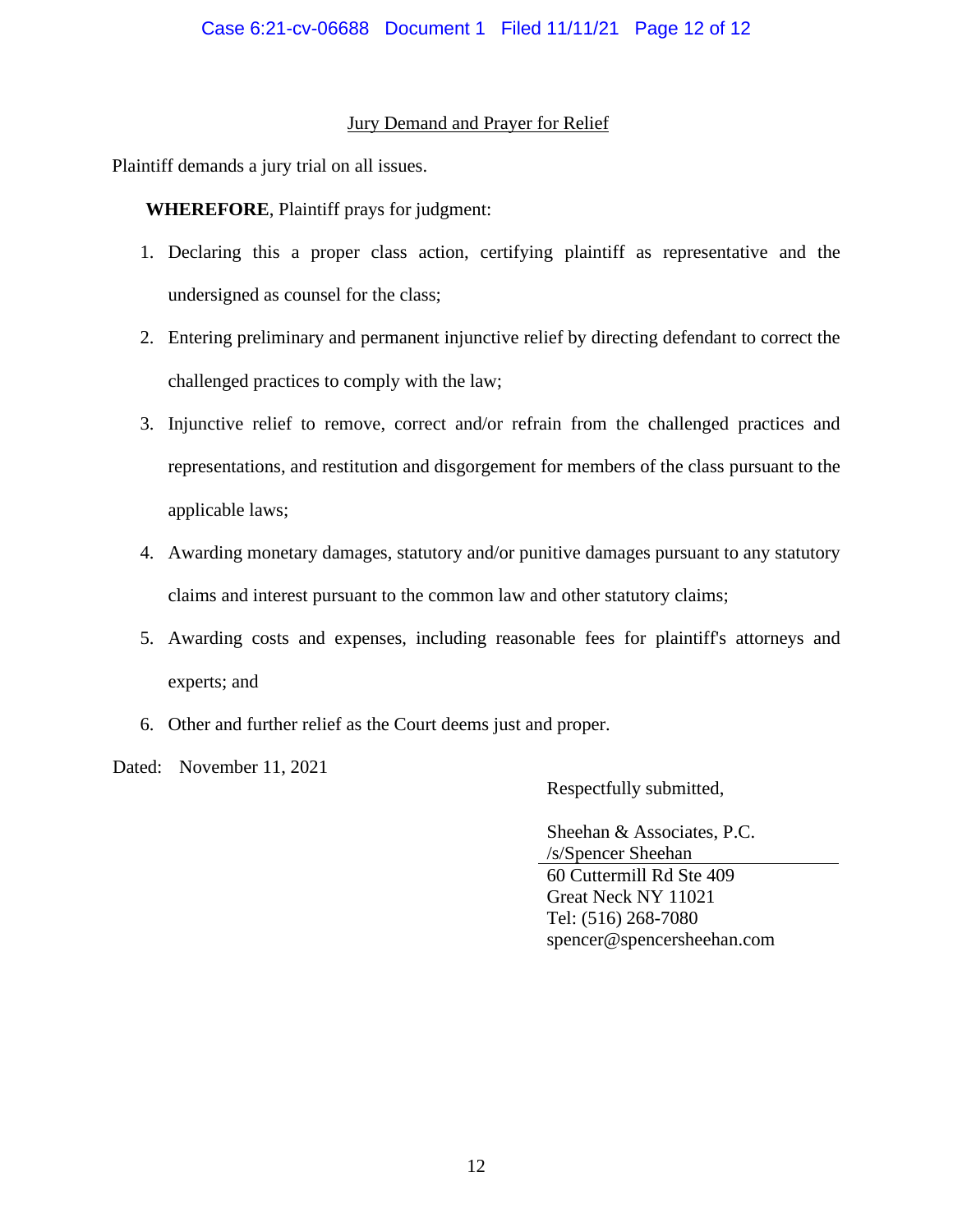## JS 44 (Rev. 04/21) **Case 6:21-cv-06688 UPPCCOVER SHEET** 1/11/21 Page 1 of 1

The JS 44 civil cover sheet and the information contained herein neither replace nor supplement the filing and service of pleadings or other papers as required by law, except as provided by local rules of court. This form, approved by the Judicial Conference of the United States in September 1974, is required for the use of the Clerk of Court for the purpose of initiating the civil docket sheet. *(SEE INSTRUCTIONS ON NEXT PAGE OF THIS FORM.)* **I. (a) PLAINTIFFS DEFENDANTS** Amy Devey, individually and on behalf of all others similarly situated Big Lots, Inc. (b) County of Residence of First Listed Plaintiff Monroe County of Residence of First Listed Defendant  *(EXCEPT IN U.S. PLAINTIFF CASES) (IN U.S. PLAINTIFF CASES ONLY)* NOTE: IN LAND CONDEMNATION CASES, USE THE LOCATION OF THE TRACT OF LAND INVOLVED.  **(c)** Attorneys *(Firm Name, Address, and Telephone Number)* Attorneys *(If Known)* Sheehan & Associates, P.C., 60 Cuttermill Rd Ste 409 Great Neck NY 11021-3104 (516) 268-7080 **III. BASIS OF JURISDICTION** *(Place an "X" in One Box Only)* **III. CITIZENSHIP OF PRINCIPAL PARTIES** *(Place an "X" in One Box for Plaintiff*<br>*(For Diversity Cases Only) and One Box for Defendant*) *(f)* and One Box for Defendant) **PTF DEF**  1 U.S. Government 3 Federal Question **PTF DEF PTF DEF** Plaintiff *(U.S. Government Not a Party)* Citizen of This State **⊠** 1 **□** 1 Incorporated *or* Principal Place **□** 4 **□** 4 of Business In This State 2 U.S. Government 4 Diversity Citizen of Another State 2 2 Incorporated *and* Principal Place 5 5 Defendant (Indicate Citizenship of Parties in Item III) Citizen or Subject of a  $\Box$  3  $\Box$  3 Foreign Nation  $\Box$  6  $\Box$  6  $\Box$  6 Foreign Country **IV. NATURE OF SUIT** (Place an "X" in One Box Only) **Click here for: Nature of Suit Code Descriptions .<br>
<b>CONTRACT IFOREEITURE/PENALTY | BANKRUPTCY | OTHER STATUTES**  $FORFETTURE/PENALTTY$ □ 110 Insurance  $\Box$  120 Marine  $\Box$  130 Miller Act 140 Negotiable Instrument □ 150 Recovery of Overpayment  $&$  Enforcement of Judgmen □ 151 Medicare Act □ 152 Recovery of Defaulted Student Loans (Excludes Veterans)  $\Box$  153 Recovery of Overpayment of Veteran's Benefits 160 Stockholders' Suits 190 Other Contract □ 195 Contract Product Liability □ 196 Franchise **PERSONAL INJURY**  $\Box$  310 Airplane □ 315 Airplane Product Liability 320 Assault, Libel & Slander □ 330 Federal Employers' Liability □ 340 Marine □ 345 Marine Product Liability □ 350 Motor Vehicle 355 Motor Vehicle Product Liability □ 360 Other Personal Injury 362 Personal Injury - Medical Malpractice **PERSONAL INJURY** 365 Personal Injury - Product Liability 367 Health Care/ Pharmaceutical Personal Injury Product Liability 368 Asbestos Personal Injury Product Liability **PERSONAL PROPERTY** ■ 370 Other Fraud □ 371 Truth in Lending 380 Other Personal Property Damage 385 Property Damage Product Liability □ 625 Drug Related Seizure of Property 21 USC 881  $\Box$  690 Other □ 422 Appeal 28 USC 158 □ 423 Withdrawal 28 USC 157 □ 375 False Claims Act  $\Box$  376 Qui Tam (31 USC 3729(a)) □ 400 State Reapportionment  $\Box$  410 Antitrust<br> $\Box$  430 Banks an 430 Banks and Banking □ 450 Commerce  $\Box$  460 Deportation □ 470 Racketeer Influenced and Corrupt Organizations □ 480 Consumer Credit (15 USC 1681 or 1692) 485 Telephone Consumer Protection Act 490 Cable/Sat TV □ 850 Securities/Commodities/ Exchange □ 890 Other Statutory Actions □ 891 Agricultural Acts □ 893 Environmental Matters □ 895 Freedom of Information Act □ 896 Arbitration □ 899 Administrative Procedure Act/Review or Appeal of Agency Decision □ 950 Constitutionality of State Statutes **INTELLECTUAL PROPERTY RIGHTS**  $\overline{\Box}$  820 Copyrights  $\Box$  830 Patent 835 Patent-Abbreviated New Drug Application 840 Trademark □ 880 Defend Trade Secrets Act of 2016 **LABOR** 710 Fair Labor Standards Act □ 720 Labor/Management Relations  $\Box$ <br> 740 Railway Labor Act □ 751 Family and Medical Leave Act □ 790 Other Labor Litigation □ 791 Employee Retirement Income Security Act **SOCIAL SECURITY**  $\Box$  861 HIA (1395ff)<br> $\Box$  862 Black Lung (9  $\Box$  862 Black Lung (923)<br> $\Box$  863 DIWC/DIWW (40) 863 DIWC/DIWW (405(g)) □ 864 SSID Title XVI **REAL PROPERTY CIVIL RIGHTS PRISONER PETITIONS**  $\Box$  790 Other Labor Litigation  $\Box$  865 RSI (405(g)) 210 Land Condemnation □ 220 Foreclosure 230 Rent Lease & Ejectment □ 240 Torts to Land 245 Tort Product Liability 290 All Other Real Property □ 440 Other Civil Rights □ 441 Voting 442 Employment  $\Box$  443 Housing/ Accommodations  $\Box$  445 Amer. w/Disabilities Employment 446 Amer. w/Disabilities- Other □ 448 Education  **Habeas Corpus:**  $\Box$  463 Alien Detainee □ 510 Motions to Vacate Sentence □ 530 General □ 535 Death Penalty **Other:** 540 Mandamus & Other  $\square$  550 Civil Rights □ 555 Prison Condition 560 Civil Detainee - Conditions of Confinement **FEDERAL TAX S UITS** □ 870 Taxes (U.S. Plaintiff or Defendant) □ 871 IRS—Third Party<br>26 USC 7609 **IMMIGRATION**  $\square$  462 Naturalization Application □ 465 Other Immigration Actions **V. ORIGIN** *(Place an "X" in One Box Only)*  $\boxtimes$  1 Original  $\Box$  2 Removed from Original 
□ 2 Removed from 
□ 3 Remanded from 
□ 4 Reinstated or □ 5 Transferred from □ 6 Multidistrict □ 8 Multidistrict <br>Proceeding State Court Appellate Court Reopened Another District Litigation - Litigation -Appellate Court  *(specify)* Litigation - Litigation - Transfer Direct File Cite the U.S. Civil Statute under which you are filing *(Do not cite jurisdictional statutes unless diversity):* **VI. CAUSE OF ACTION** 28 U.S.C. § 1332 Brief description of cause: false advertising  **VII. REQUESTED IN COMPLAINT:** СHECK IF THIS IS A **CLASS ACTION DEMAND \$** CHECK YES only if demanded in complaint: UNDER RULE 23, F.R.Cv.P. 5,000,000 **JURY DEMAND:**  $\Box$  Yes  $\Box$  No **VIII. RELATED CASE(S) IF ANY** *(See instructions):* JUDGE DOCKET NUMBER DATE SIGNATURE OF ATTORNEY OF RECORD November 11, 2021 /s/Spencer Sheehan  **FOR OFFICE USE ONLY** RECEIPT # AMOUNT APPLYING IFP JUDGE MAG. JUDGE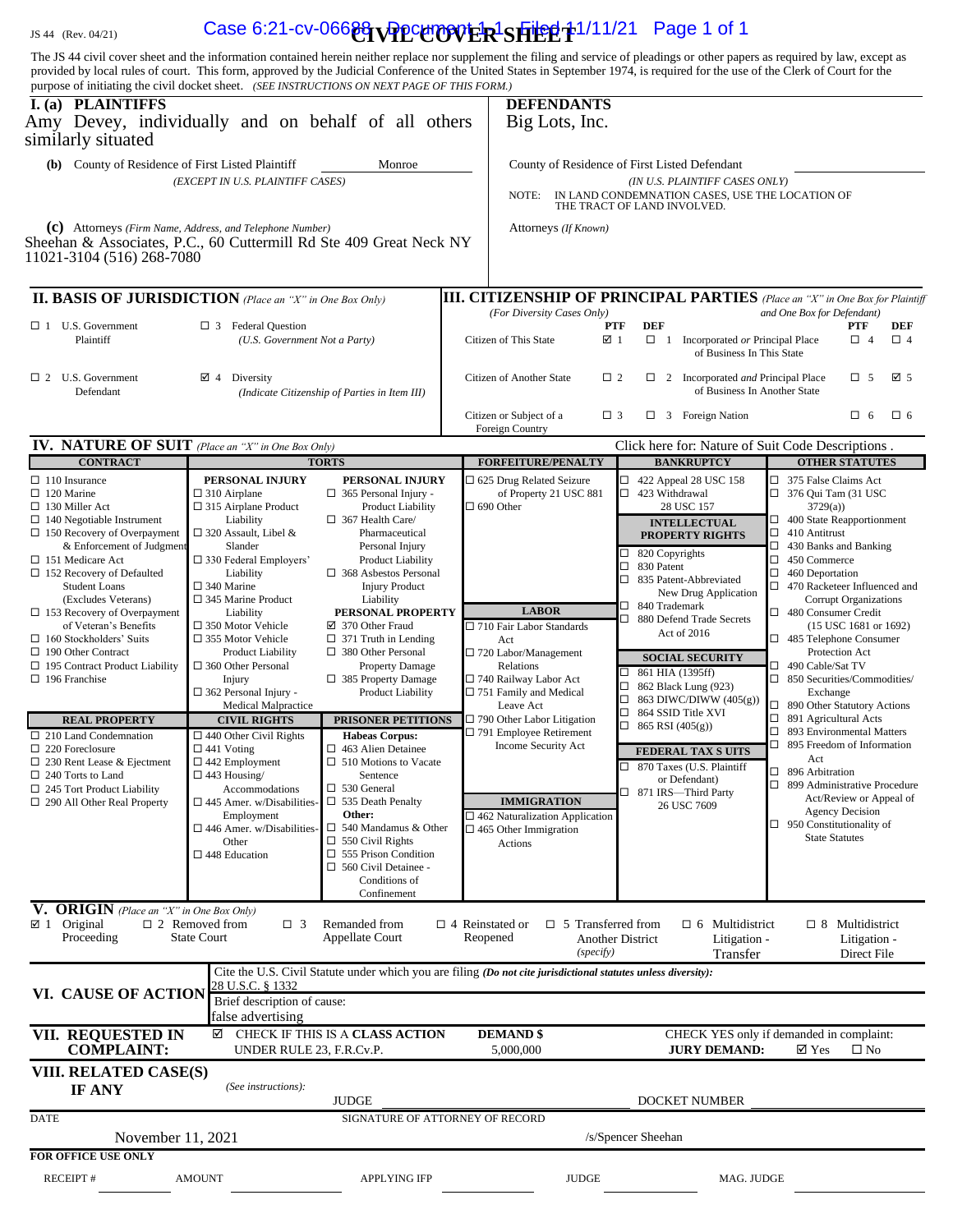AO 440 (Rev. 06/12) Summons in a Civil Action

# UNITED STATES DISTRICT COURT

for the

Western District of New York

) ) ) ) ) ) ) ) ) ) ) )

Amy Devey, individually and on behalf of all others similarly situated,

 *Plaintiff(s)*

Big Lots, Inc.,

v.  $\frac{1}{2}$  Civil Action No. 6:21-cv-06688

 *Defendant(s)*

## **SUMMONS IN A CIVIL ACTION**

To: *(Defendant's name and address)* Big Lots, Inc.

c/o Corporation Service Company 50 W Broad St Ste 1330 Columbus OH 43215-3307

A lawsuit has been filed against you.

Within 21 days after service of this summons on you (not counting the day you received it) — or 60 days if you are the United States or a United States agency, or an officer or employee of the United States described in Fed. R. Civ. P. 12 (a)(2) or  $(3)$  — you must serve on the plaintiff an answer to the attached complaint or a motion under Rule 12 of the Federal Rules of Civil Procedure. The answer or motion must be served on the plaintiff or plaintiff's attorney, whose name and address are: Sheehan & Associates, P.C., 60 Cuttermill Rd Ste 409 Great Neck NY 11021-3104 (516) 268-7080

If you fail to respond, judgment by default will be entered against you for the relief demanded in the complaint. You also must file your answer or motion with the court.

*CLERK OF COURT*

Date:

 *Signature of Clerk or Deputy Clerk*